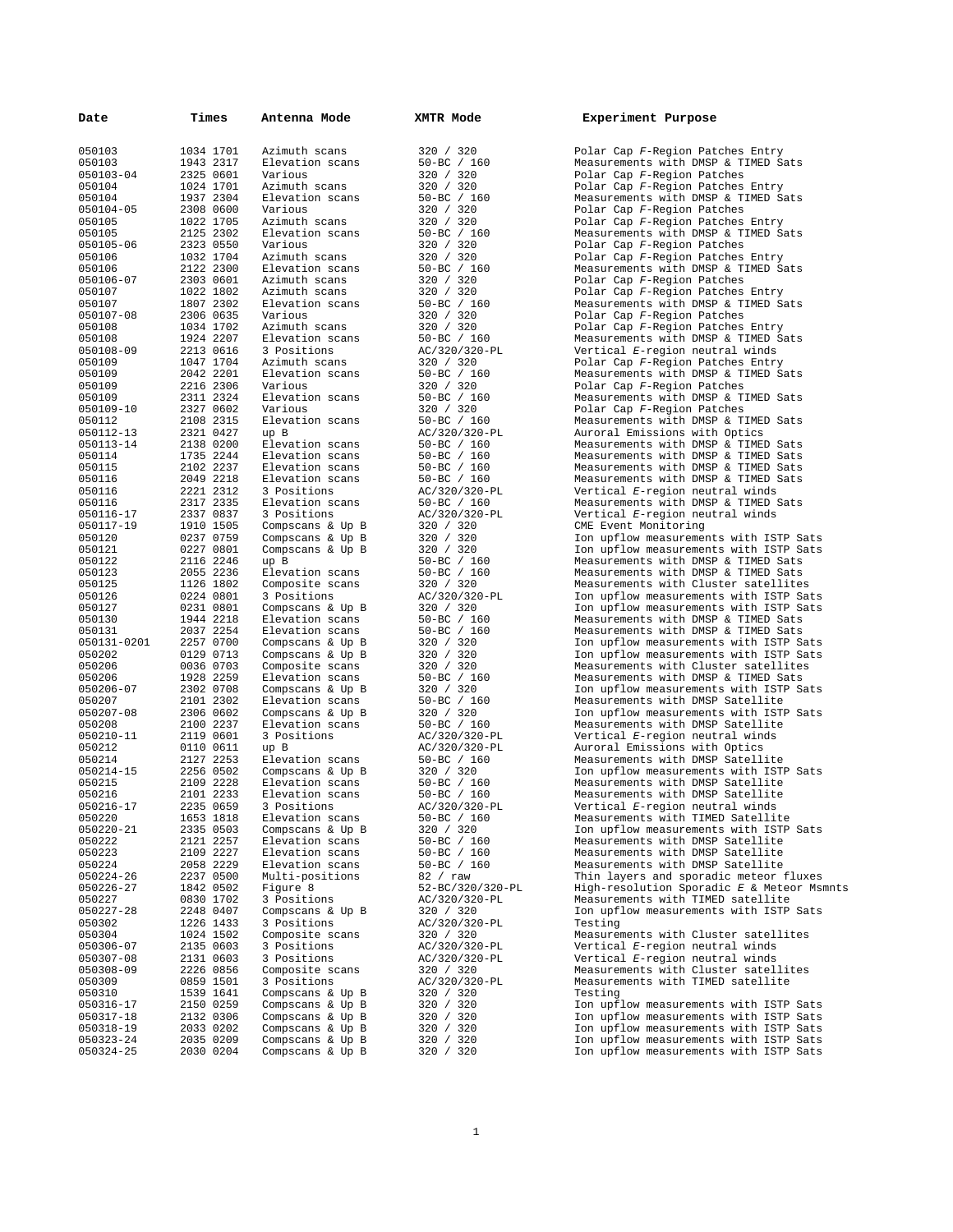| Date                   | Times                  | Antenna Mode                        | XMTR Mode                  | Experiment Purpose                                                             |
|------------------------|------------------------|-------------------------------------|----------------------------|--------------------------------------------------------------------------------|
|                        |                        |                                     |                            |                                                                                |
| 050325-26              | 0211 0200              | Multi-positions                     | 82 / raw                   | Thin layers and sporadic meteor fluxes                                         |
| 050328                 | 1231 2304              | Compscans & Up B                    | 320 / 320                  | World Days (MI Coupling)                                                       |
| 050328-29              | 2309 0202              | 3 Positions                         | AC/320/320-PL              | World Days (MI Coupling - high winds)                                          |
| 050329-0402            | 0204 1603              | Compscans & Up B                    | 320 / 320                  | World Days (MI Coupling)                                                       |
| 050404-05              | 1942 0105              | Compscans & Up B                    | 320 / 320                  | Ion upflow measurements with ISTP Sats                                         |
| 050405                 | 1023 1818              | Elevation scans                     | 320 / 320                  | Cusp detections with spectrograph                                              |
| 050405-06              | 2127 0604              | 3 Positions                         | AC/320/320-PL              | Vertical E-region neutral winds                                                |
| 050408                 | 2037 2124              | Composite scans                     | 320 / 320                  | Testing                                                                        |
| 050416                 | 2148 2300              | 3 Positions                         | AC/320/320-PL              | Testing                                                                        |
| 050423                 | 1333 1437              | 3 Positions                         | AC/320/320-PL              | Testing                                                                        |
| 050425                 | 1335 1940              | 3 Positions                         | AC/320/320-PL              | E-region electrodynamics<br>Measurements with Cluster satellites               |
| 050427-28              | 1834 0307              | Composite scans                     | 320 / 320                  |                                                                                |
| 050428<br>050502       | 1735 2304<br>1544 2201 | Compscans & Up B                    | 320 / 320<br>320 / 320     | Ion upflow measurements with ISTP Sats<br>Measurements with Cluster satellites |
| 050504                 | 1627 2204              | Composite scans<br>Compscans & Up B | 320 / 320                  | Ion upflow measurements with ISTP Sats                                         |
| 050505                 | 1632 2207              | Compscans & Up B                    | 320 / 320                  | Ion upflow measurements with ISTP Sats                                         |
| 050508-09              | 0338 1652              | Compscans & Up B                    | 320 / 320                  | CME Event Monitoring                                                           |
| 050509-10              | 1655 0105              | Compscans & Up B                    | 320 / 320                  | Ion upflow measurements with ISTP Sats                                         |
| 050510                 | 1145 1207              | Elevation scans                     | 320 / 320                  | Cusp detections with spectrograph                                              |
| 050513-14              | 1732 0203              | 3 Positions                         | AC/320/320-PL              | Measurements with TIMED satellite                                              |
| 050514-15              | 2136 1355              | 3 Positions                         | AC/320/320-PL              | Vertical E-region neutral winds                                                |
| 050516                 | 1102 1750              | Elevation scans                     | 320 / 320                  | Cusp detections with spectrograph                                              |
| 050516-17              | 1756 0203              | 3 Positions                         | AC/320/320-PL              | Measurements with TIMED satellite                                              |
| 050519                 | 0935 1800              | Elevation scans                     | 320 / 320                  | Cusp detections with spectrograph                                              |
| 050520                 | 0937 1801              | Elevation scans                     | 320 / 320                  | Cusp detections with spectrograph                                              |
| 050528-29              | 1726 0604              | Composite scans                     | 320 / 320                  | Measurements with Cluster satellites                                           |
| 050530                 | 1432 2304              | 3 Positions                         | AC/320/320-PL              | Measurements with TIMED satellite                                              |
| 050604                 | 1023 1701              | Elevation scans                     | 320 / 320                  | Cusp detections with spectrograph                                              |
| 050605                 | 1034 1700              | Elevation scans                     | 320 / 320                  | Cusp detections with spectrograph                                              |
| 050606                 | 1115 1705              | Elevation scans                     | 320 / 320                  | Cusp detections with spectrograph                                              |
| 050613-18              | 0938 0305              | 3 Positions                         | AC/320/320-PL              | World Days (LTCS)                                                              |
| 050625-26              | 2252 2304              | 3 Positions                         | AC/320/320-PL              | Vertical E-region neutral winds                                                |
| 050628                 | 0440 1133              | Composite scans                     | 320 / 320                  | Measurements with Cluster satellites                                           |
| 050628                 | 1354 1449              | Composite scans                     | 320 / 320                  | Testing                                                                        |
| 050629                 | 1554 2002              | Composite scans                     | 320 / 320                  | Testing                                                                        |
| 050701                 | 0119 1001              | Composite scans                     | 320 / 320                  | Measurements with Cluster satellites                                           |
| 050706                 | 1439 2200              | Composite scans                     | 320 / 320                  | Measurements with Cluster satellites                                           |
| 050707-08              | 2124 2200              | 3 Positions                         | AC/320/320-PL              | Vertical E-region neutral winds                                                |
| 050709                 | 0951 1613              | Elevation scans                     | 320 / 320                  | Cusp detections with spectrograph                                              |
| 050711                 | 1058 1701              | Elevation scans                     | 320 / 320                  | Cusp detections with spectrograph                                              |
| 050713                 | 1634 1809<br>1442 1914 | 3 Pos & Elscans                     | AC/320/320-PL<br>320 / 320 | E-region depletions due to shuttle launch                                      |
| 050718<br>050719       | 1019 1415              | Composite scans<br>Elevation scans  | 320 / 320                  | Measurements with Cluster satellites<br>Cusp detections with spectrograph      |
| 050720                 | 1023 1703              | Elevation scans                     | 320 / 320                  | Cusp detections with spectrograph                                              |
| 050721                 | 1029 1701              | Elevation scans                     | 320 / 320                  | Cusp detections with spectrograph                                              |
| 050725                 | 1530 2206              | Composite scans                     | 320 / 320                  | Measurements with Cluster satellites                                           |
| 050726                 | 1431 1901              | 3 Pos & Elscans                     | AC/320/320-PL              | E-region depletions due to shuttle launch                                      |
| 050726-27              | 1904 2001              | Composite scans                     | 320 / 320                  | Coordinated with E field msmnts in icecap                                      |
| 050728                 | 1036 2007              | Composite scans                     | 320 / 320                  | Coordinated with E field msmnts in icecap                                      |
| 050728                 | 2026 2156              | 3 Positions                         | AC/320/320-PL              | Coordinated with E field msmnts in icecap                                      |
| 050728-29              | 2202 1203              | Composite scans                     | 320 / 320                  | Coordinated with E field msmnts in icecap                                      |
| 050729                 | 1252 1311              | Vertical                            | 82 / raw                   | Mode test                                                                      |
| 050730                 | 0450 0945              | Vertical                            | 82 / raw                   | Detection of meteor head echoes                                                |
| 050730                 | 1100 1229              | Moon track                          | 320 / 320                  | Moon bounce measurements                                                       |
| 050731                 | 0458 1000              | 1 Position                          | 82 / raw                   | Detection of meteor head echoes                                                |
| 050804                 | 0543 1106              | Vertical                            | 82 / raw                   | Detection of meteor head echoes                                                |
| 050804                 | 1128 1236              | Various                             | Various                    | Testing                                                                        |
| 050805                 | 1151 1700              | Elevation scans                     | 320 / 320                  | Cusp detections with spectrograph                                              |
| 050806                 | 1042 1141              | Elevation scans                     | 320 / 320                  | Cusp detections with spectrograph                                              |
| 050807                 | 0434 0951              | Special                             | 82 / raw                   | Detection of meteor head echoes                                                |
| 050808                 | 0435 1000              | Special                             | 82 / raw                   | Detection of meteor head echoes                                                |
| 050808-09              | 2315 0812              | 2 Positions                         | 450 / 450-PL               | Gyro-line measurements                                                         |
| 050809                 | 1213 1657              | Vertical                            | 52-BC / 320                | Polar Mesospheric Summer Echoes                                                |
| 050810                 | 0135 0901              | 4 Positions                         | 450/450-PL/450-PL          | Gyro-line measurements                                                         |
| 050810-13              | 0905 0501              | 3 Positions                         | 50-BC / AC                 | World Days (meteoric ionization)                                               |
| 050813                 | 1223 1830              | Vertical                            | 52-BC / 320                | Polar Mesospheric Summer Echoes                                                |
| 050817                 | 1040 1701              | Elevation scans                     | 320 / 320                  | Cusp detections with spectrograph                                              |
| 050824-25              | 2136 1000              | 3 Positions                         | AC/320/320-PL              | Vertical E-region neutral winds                                                |
| 050901-30              | 1036 2305              | 3 Pos & Compscans                   | AC/320/320-PL              | World Days (LTCS)                                                              |
| 051003                 | 1042 1701              | Elevation scans                     | 320 / 320                  | Cusp detections with spectrograph                                              |
| 051003-04              | 1704 0102              | Composite scans                     | 320 / 320                  | Measurements with Cluster satellites                                           |
| 051004-05              | 1952 2000              | Vertical                            | 82 / raw                   | Thin layers and sporadic meteor fluxes                                         |
| 051010-11              | 1743 0104              | Composite scans                     | 320 / 320                  | Measurements with Cluster satellites                                           |
| 051012-13              | 1730 0101              | 3 Positions                         | AC/320/320-PL              | Measurements with Cluster satellites                                           |
| 051015                 | 1031 1703              | Elevation scans                     | 320 / 320                  | Cusp detections with spectrograph                                              |
| 051017-18              | 1734 0104              | Composite scans                     | 320 / 320                  | Measurements with Cluster satellites                                           |
| 051024-25<br>051027-28 | 1644 0001<br>2137 22-2 | Composite scans<br>3 Pos & Elscan   | 320 / 320<br>AC/320/320-PL | Measurements with Cluster satellites<br>Vertical E-region neutral winds        |
| 051103-04              | 2152 0213              | Up B                                | AC/320/320-PL              | Auroral Emissions with Optics                                                  |
|                        |                        |                                     |                            |                                                                                |